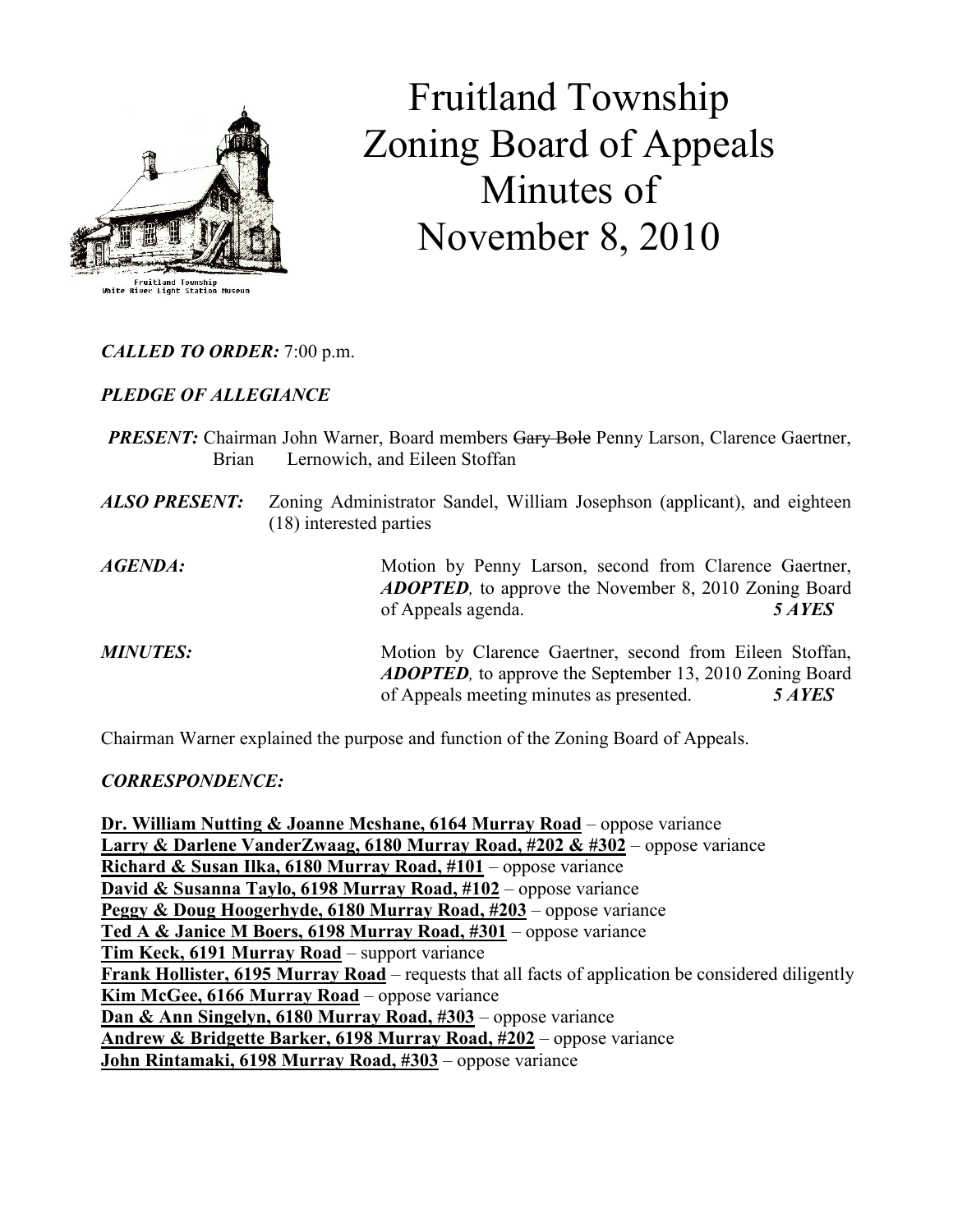# PUBLIC HEARING:

#### 6168 & 6188 Murray Road 61-06-245-003-0003-00

William Josephson, applicant for William Fauntleroy, parcel owner, requests a variance from the following article for the re-build of two (2) single family residences not being re-built exactly where the original footings and foundations of the demolished nonconforming structures were located:

Article III, Section 3.23 (B) Expansion and Substitution of Nonconforming Buildings or Structures (1) Nonconforming uses including buildings and structures may be maintained and repaired to be kept in sound condition and may be restored or rebuilt provided, however, that the restored or rebuilt building or structure is on the original footings and foundations or on new footings and foundations constructed exactly where the footings and foundations of the nonconforming structure were located. A topographical survey prepared by a licensed surveyor shall be required for all lakefront non-conforming structures to assure proper grade elevations and placement. Restoration or rebuilding is permitted whether the nonconforming building or structure is damaged by fire, wind, act of God, or other casualty or is demolished and regardless of the cost of such rebuilding or restoration.

### Public Hearing opened at 7:05 p.m.

Zoning Administrator Sandel states that there is a lot of information on the proposed drawings so he wanted to point out a couple of things. There are two (2) alleys which are dedicated public alleys on this parcel. One (1) of them is between the two (2) proposed homes and the other is between the lot on the lake and the middle lot of the parcel. There is also a five (5) foot walkway private easement on the North line of the parcel.

William Josephson, 3425 Lakewood Road, representing parcel owner William Fauntleroy states that the former structures have been removed using extreme care not to disturb neighboring properties. The applicant is hoping to make the parcel less nonconforming thus the proposed plan deviates from the location of the original footings and foundations. The homes are proposed to try and alleviate view issues for surrounding properties. If this parcel was not nonconforming averages of the condominiums and the McGee's could be used. A new driveway permit off Murray Road has been issued by the Muskegon County Road Commission which will relieve the McGee's from having to use the condominiums for access. He has been made aware of several things that neighbors would like addressed. View for neighboring property owners being one of them. Their belief is that the only view concern with the proposed locations is for a very small corner of a condominium that would be affected in one direction.

William Fauntleroy, parcel owner reinstates he wants to make the parcel less nonconforming. He and William Josephson looked at this project extensively to try and make most happy and he is willing to compromise if necessary to create something all can live with.

Chairman Warner asks where the septic will be located. William Fauntleroy states that has not been decided yet. Chairman Warner stated they should consult the Muskegon County Health Department for location of the septic field and well. William Fauntleroy stated that deed language gives them the right to continue using the septic across the street as it exists. Chairman Warner asks about major increase in square footage proposed. William Fauntleroy stated if they wanted to scrap the proposed second home they could build a much larger home.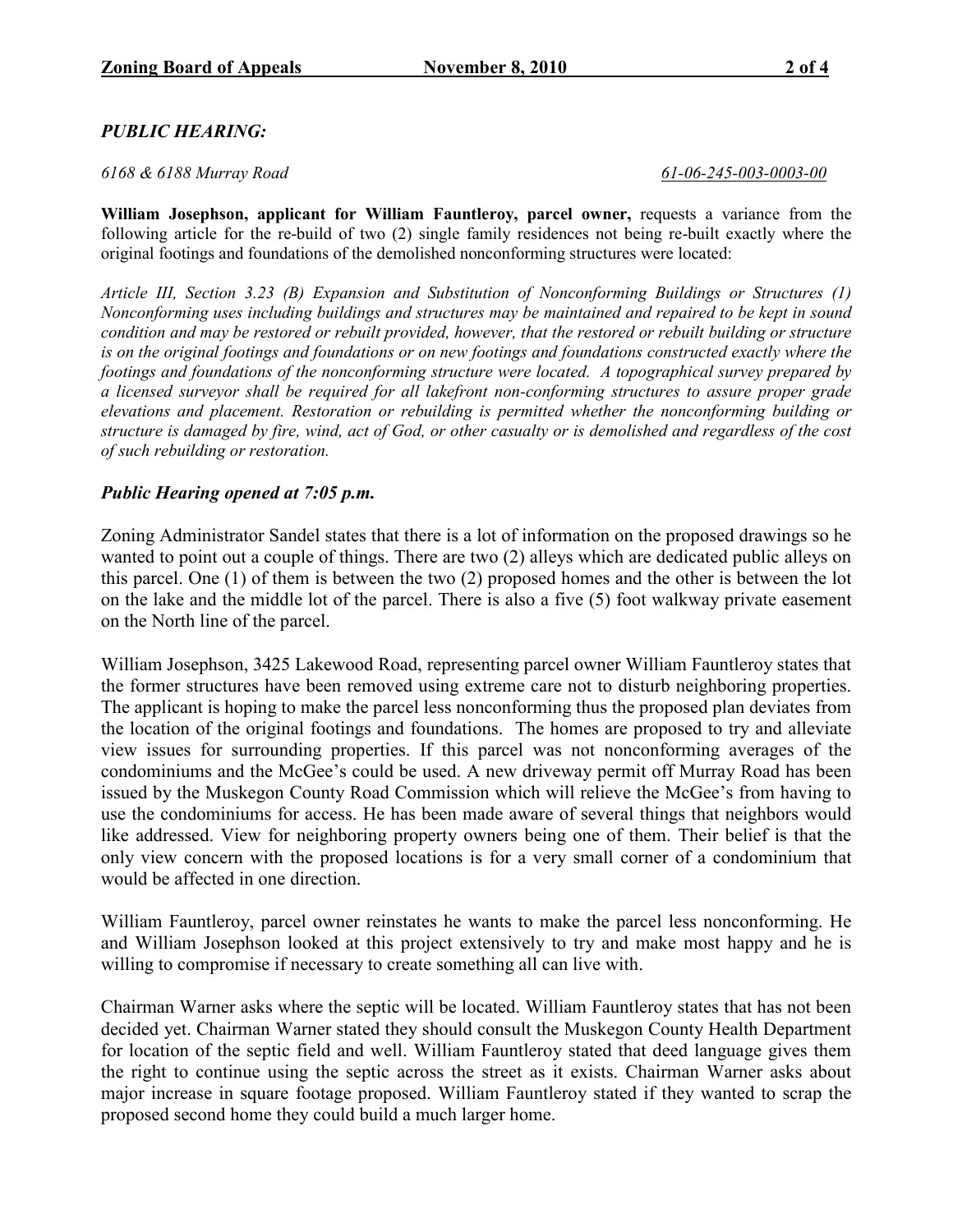Zoning Board of Appeals member Eileen Stoffan asks William Fauntleroy how long he has owned property. Mr. Fauntleroy stated four (4) to six (6) months.

# Public Comment:

Kim McGee, 6166 Murray Road – references his correspondence dated October 30, 2010 that he sent for the Zoning Board of Appeals members to review prior to this meeting regarding setback requirements and other items. The story is about adjacent developments of Sylvan Beach Association and Flitcraft's Sylvan Beach Subdivision that were both planned and laid out over 100 years ago. The setbacks in this area have historically been between 28 and 29 feet from the side walk. He also speaks about why he does not feel the average of neighbor's setback rule should be used in this case.

Ted Boers, 6198 Murray Road,  $\# 301$  – suggests it is taken into consideration that one of the two structures demolished historically was a garage, even though it may have been used as living quarters at some time if a occupancy permit was never issued they should only be able to build a garage. He expresses concern with the very narrow property being overcrowded, setbacks for the proposed homes and that he does not want them to infringe on the system for the condominiums if the septic system is put on the West side of the road.

Will Nutting, 6164 Murray Road – doesn't feel there is any reason this variance should be granted, he believes this variance is a self created need with no real practical difficulties or unusual circumstances, the homes can be re-built on the original footprints which follow the ordinance.

John Rintimaki, 6198 Murray Road, #303 – concern with septic size with larger homes being proposed and where it will be located.

Larry VanderZwaag, 6180 Murray, #202 & #302 – states view concerns, runoff concerns and that his condominium building has already had trouble with lift station and drain field.

Zoning Board of Appeals member Eileen Stoffan asks William Fauntleroy if he owns the parcel across the street on which the drain fields are located for the condominiums.

William Fauntleroy stated that yes he does own the parcel across the street that has the condominium drain fields on it. He then spoke extensively on possibilities of appeasing the neighbors and allowing full use of his parcel.

Kim McGee, 6166 Murray Road – feels very strongly that the Zoning Board of Appeals stay involved with any plan that is brought to Zoning Administrator Sandel.

**Joanne Mcshane, 6164 Murray Road** – asking for clarification on the three  $(3)$  uses of this property, what was legal and what was not, the garage was built and then living quarters added should it be a garage or a house, the main structure on the water was a rental unit and then there is the marina, is it commercial or not? She encourages that the township attorney reviews the plans before the next meeting.

# Public Hearing closed at 8:30 p.m.

After considerable discussion with the Zoning Board of Appeals William Fauntleroy asked the Zoning Board of Appeals to recess his application until the January 10, 2011 meeting so they he can assess his plans after hearing the comments made by neighboring parcel owners.